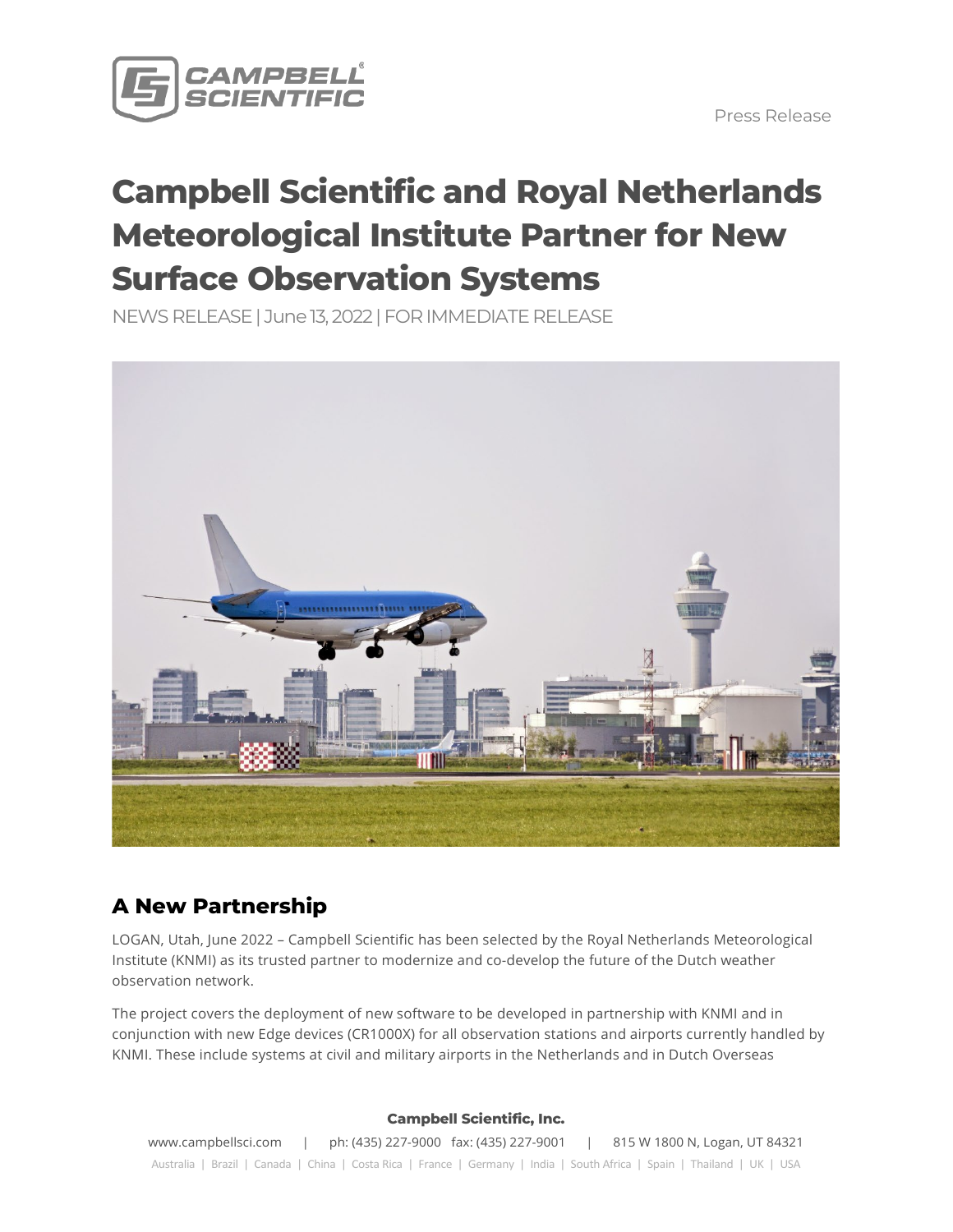

Territories in the Caribbean, weather stations and wind masts around the country, and platform stations in the North Sea.

In aligning with KNMI's renewed I-strategy, Campbell Scientific will introduce a new software platform to allow KNMI to remotely manage its observation network while also gaining access to the insight it needs to be able to make weather-critical decisions faster and more accurately. In addition to the software, Campbell Scientific will replace the current technology used in the Netherlands observation network with CR1000X Edge devices that will send the data to the cloud.

"I was honored to sign the agreement with KNMI for what it means to the people of the Netherlands, KNMI, Campbell Scientific, and to the environmental observation community in general," said Campbell Scientific CEO, Rob Campbell. "The systems that we design and deploy in partnership with KNMI will allow for better forecasting and response to the impacts of weather and climate change. This is something that is incredibly important, especially in a country where 40% of the land mass is below sea level. In working together, we will help to modernize and future-proof the weather observation system of KNMI to ensure that the data can be quickly interpreted to make time-critical decisions. These are the kinds of activities that lend meaning to lives. This is what Campbell Scientific strives for," he continued.

The agreement is a step forward for Campbell Scientific on its journey to provide wider solutions to its customers. In a first for the company, the project will focus mainly on software tools and solutions over hardware. More broadly, the modernization of the Netherlands observation network will allow for better responses to weather impacts and climate change along with forecasting improvements—issues that are tremendously pertinent as the world continues to see increases in extreme weather events.

For more information about the project, please contact Foeke Kuik at [fkuik@campbellsci.com.](mailto:fkuik@campbellsci.com)

## **Contacts**

Technical Contact: Nick Demetriades [ndemetriades@campbellsci.com](mailto:ndemetriades@campbellsci.com) 

Editorial/PR Contact: Jamie McDonal[d jamie.mcdonald@campbellsci.co.uk](mailto:jamie.mcdonald@campbellsci.co.uk) 

## **About Campbell Scientific**

Since 1974, Campbell Scientific has used innovative technology and services to assist nations around the world be better prepared to mitigate extreme climate events. We help provide clean air and water, efficient sources of renewable energy, a reliable supply of quality food, well-built infrastructure, and safe transportation. We do this by working with our business partners and clients to convert reliable measurements into actionable insights because we believe what we do makes a difference—a difference in the lives of our clients and employees, a difference in the communities in which we live, and ultimately a difference in the quality of life we enjoy on this planet. Learn more at [www.campbellsci.com.](http://www.campbellsci.com/)

#### **Campbell Scientific, Inc.**